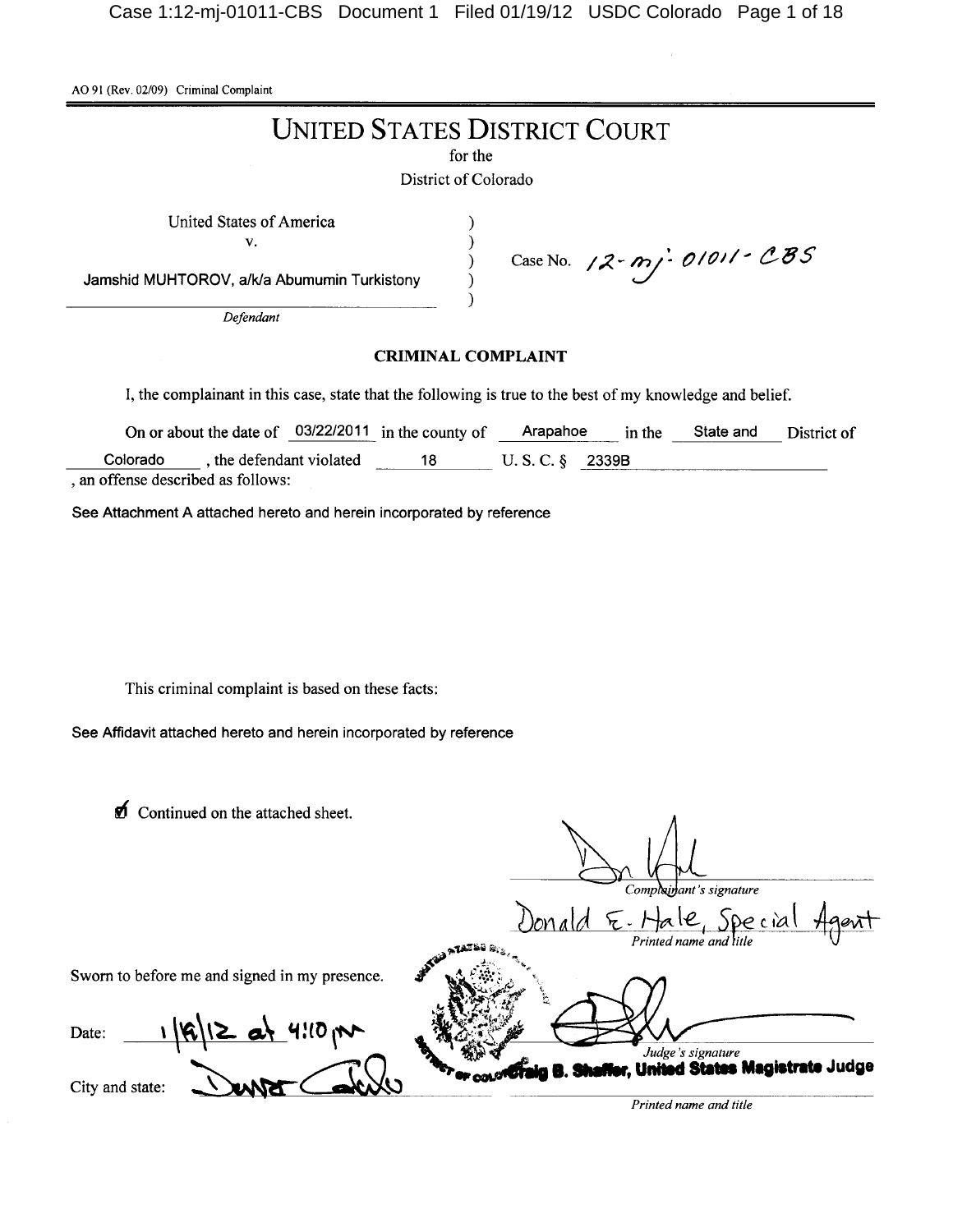## **ATTACHMENT A**

Between and on or about March 8, 2011 through January 21, 2012, inclusive, in the State and District of Colorado and elsewhere, the defendant, Jamshid MUHTOROV, a/k/a "Abumumin Turkistony", a/k/a "Abu Mumin", together with others both known and unknown, did knowingly provide and attempt to provide material support and resources, to wit: personnel (1 or more individuals who may be or include oneself), to a foreign terrorist organization, specifically the Islamic Jihad Union ("IJU"), continuously designated since June 12, 2005 and as amended on April 29, 2008, knowing that the organization was a designated terrorist organization, that the organization had engaged in and was engaging in terrorist activity and terrorism, and the offense occurred in whole or in part within the United States.

All in violation of Title 18, United States Code, Sections 2339B.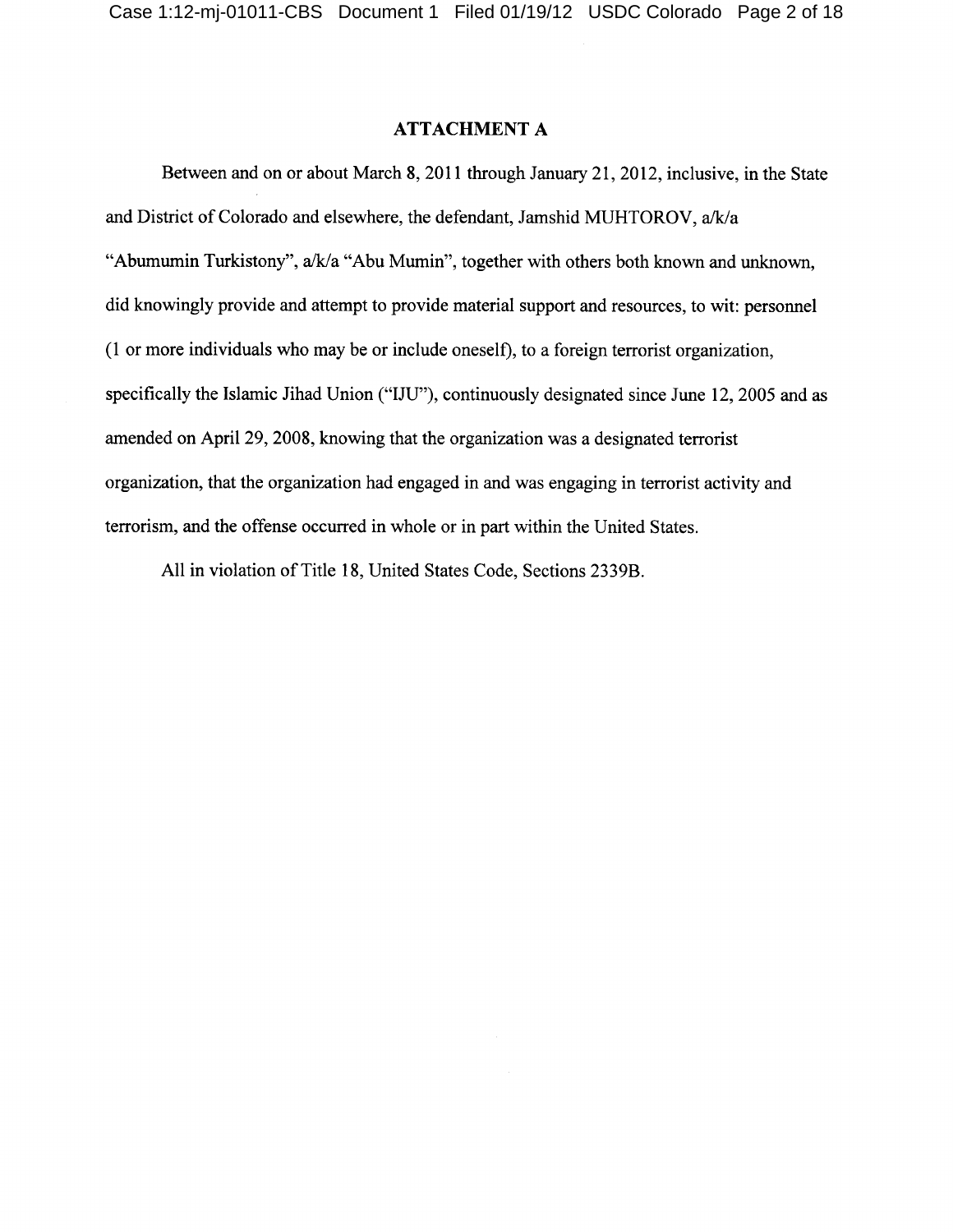## **AFFIDAVIT**

- 1. I, Donald E. Hale, Special Agent (SA) assigned to the Federal Bureau of Investigation (FBI), Department of Justice, being duly sworn, hereby state:
- 2. Your affiant is a Special Agent with the FBI, having been so for approximately 9 years. I have completed the FBI's Special Agent training course at Quantico, VA. Subsequently my duties have included assignments to investigate a variety of criminal violations to include federal terrorism offenses. Your affiant currently investigates violations of federal law associated with terrorism related offenses, including material support of foreign terrorist organizations, arson and explosives crimes, firearms offenses, and other associated violations. Your affiant is authorized to carry firearms, execute warrants, make arrests for offenses against the United States, and to perform other duties as authorized by law.
- 3. This affidavit is made in support of a criminal complaint against Jamshid MUHTOROV, a/k/a Abumumin Turkistony, a/k/a Abu Mumin, year of birth 1976, for a violation of Title 18, United States Code Section 2339B: Provision of Material Support to a Designated Terrorist Organization, specifically provision and attempted provision of personnel to the Islamic Jihad Union ("IJU"). This affidavit is also in support of an application for the following search warrants: (1) for a residence located at 9901 E. Evans Avenue, Apt. 9D, Denver, Colorado; (2) for a Sony Vaio laptop computer; (3) for an Android Blackberry Cellular Phone; (4) for the horun30@gmail.com gmail account; and, (5) for the  $\frac{m}{2}$  m and  $\frac{m}{2}$  m and  $\frac{m}{2}$  m and account. The statements set forth in this

 $\mathbf 1$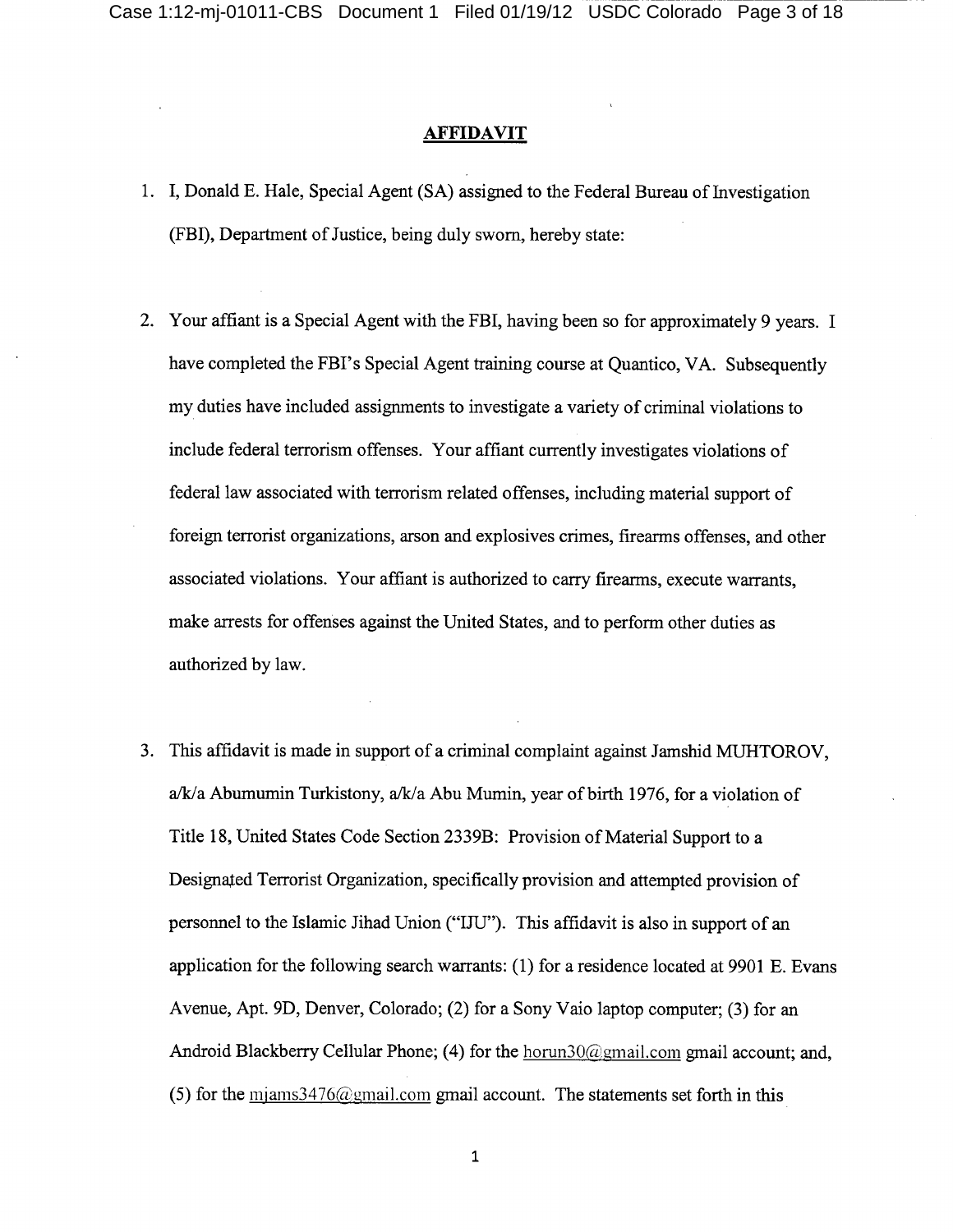affidavit are based upon my training and experience, consultation with other experienced investigators and agents, and investigative reports and other documents. This affidavit is intended to set forth probable cause in support of a criminal complaint and search warrants and does not purport to set forth all of the affiant's knowledge regarding the investigation.

#### **BACKGROUND**

- 4. The Islamic Jihad Union ("IJU", also known as al-Djihad al-Islami, Dzhamaat Modzhakhedov, and the Islamic Jihad Group of Uzbekistan) is an extremist organization that splintered from the Islamic Movement of Uzbekistan ("IMU") in the early 2000s. The IJU adheres to an anti-Western ideology, opposes secular rule in Uzbekistan, and seeks to replace the current regime with a government based on Islamic law.
- 5. The IJU first conducted attacks in April of 2004, targeting a popular bazaar and police at several roadway checkpoints. These attacks killed approximately 47 people, including 33 terrorists, some suicide bombers. The IJU claimed responsibility for these attacks on multiple militant Islamic websites and denounced the leadership of Uzbekistan.
- 6. In July 2004 the IJU conducted simultaneous suicide bombings of the US and Israeli Embassies and the Uzbekistani Prosecutor General's Office in Tashkent, Uzbekistan. In claiming responsibility for these attacks, the IJU stated that their martyrdom operations would continue. The IJU also claimed the attacks were committed in support of their Palestinian, Iraqi and Afghan brothers in the global insurgency.

 $\overline{2}$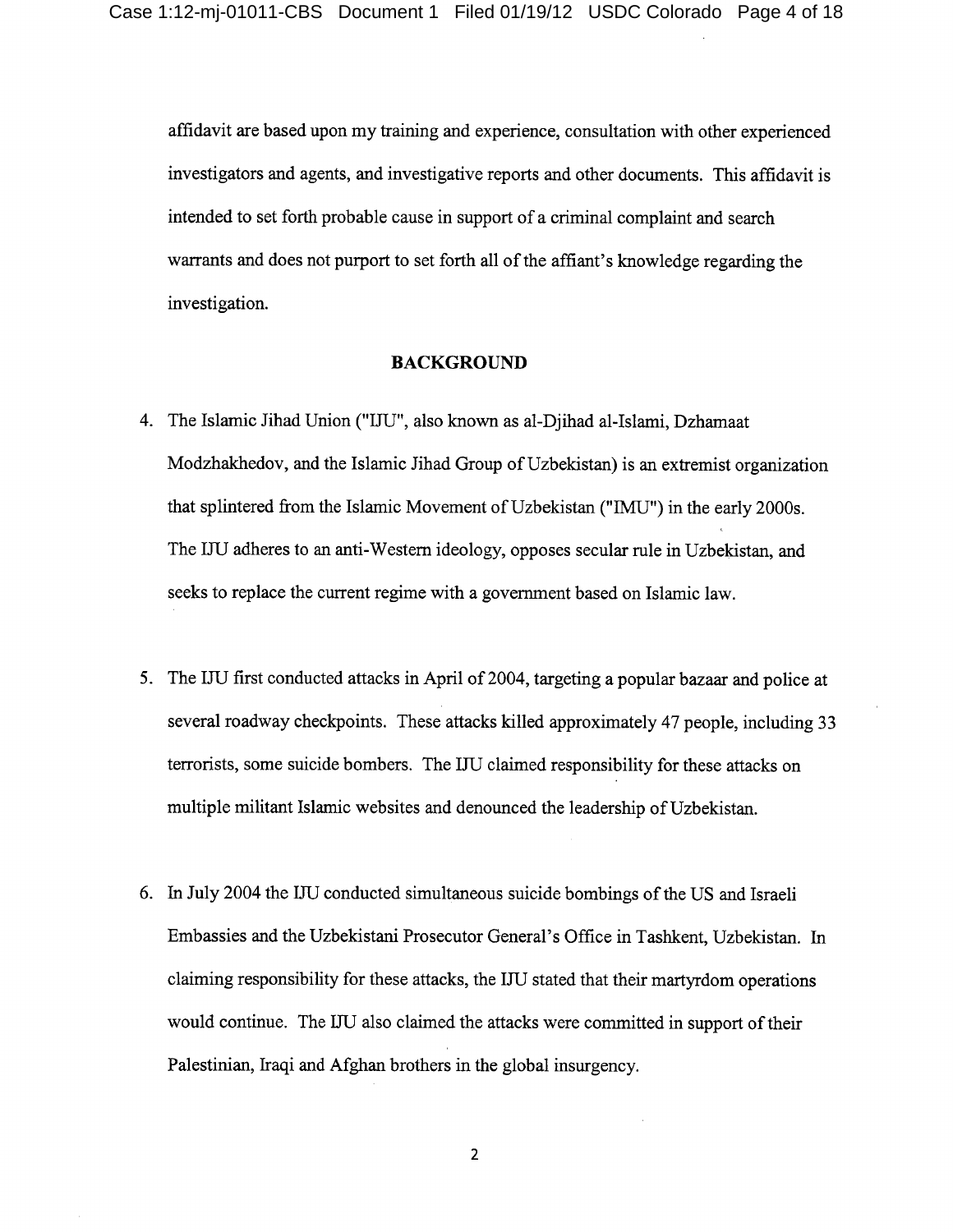- 7. In September 2007, German authorities arrested three IJU operatives, disrupting a plot against unidentified US or Western facilities in Germany. The IJU operatives had acquired about 700 kg of hydrogen peroxide and an explosives precursor, which was enough raw material to make the equivalent of about 1,200 pounds of TNT. The IJU claimed responsibility for the foiled plot.
- 8. The LIU has claimed responsibility for attacks targeting Coalition forces in Afghanistan in 2008, including a March 2008 suicide attack against a U.S. military post purportedly carried out by a German-born Turk.
- 9. In April 2009, Turkish authorities seized weapons and detained extremists with ties to the IJU. The IJU has also claimed responsibility for a May 2009 attack in Uzbekistan and numerous attacks in Afghanistan against Coalition forces. It is believed that members of both the IJU and IMU have trained with and provided support to Al Qaida.
- 10. The website www.sodiqlar.com is an Uzbek language website that hosts operational claims and statements from the IJU. The website administrator for www.sodiqlar.com is known by the alias "Abu Muhammad." Public reporting shows that www.sodiqlar.com is affiliated with the IJU and is suspected to be owned and operated by the IJU.
- 11. The Islamic Jihad Union is a designated terrorist organization, designated by the Secretary of State, and continuously designated since June 12, 2005 (under the name Islamic Jihad Group). Notification of its designation appears at 70 F. Reg. 35332-01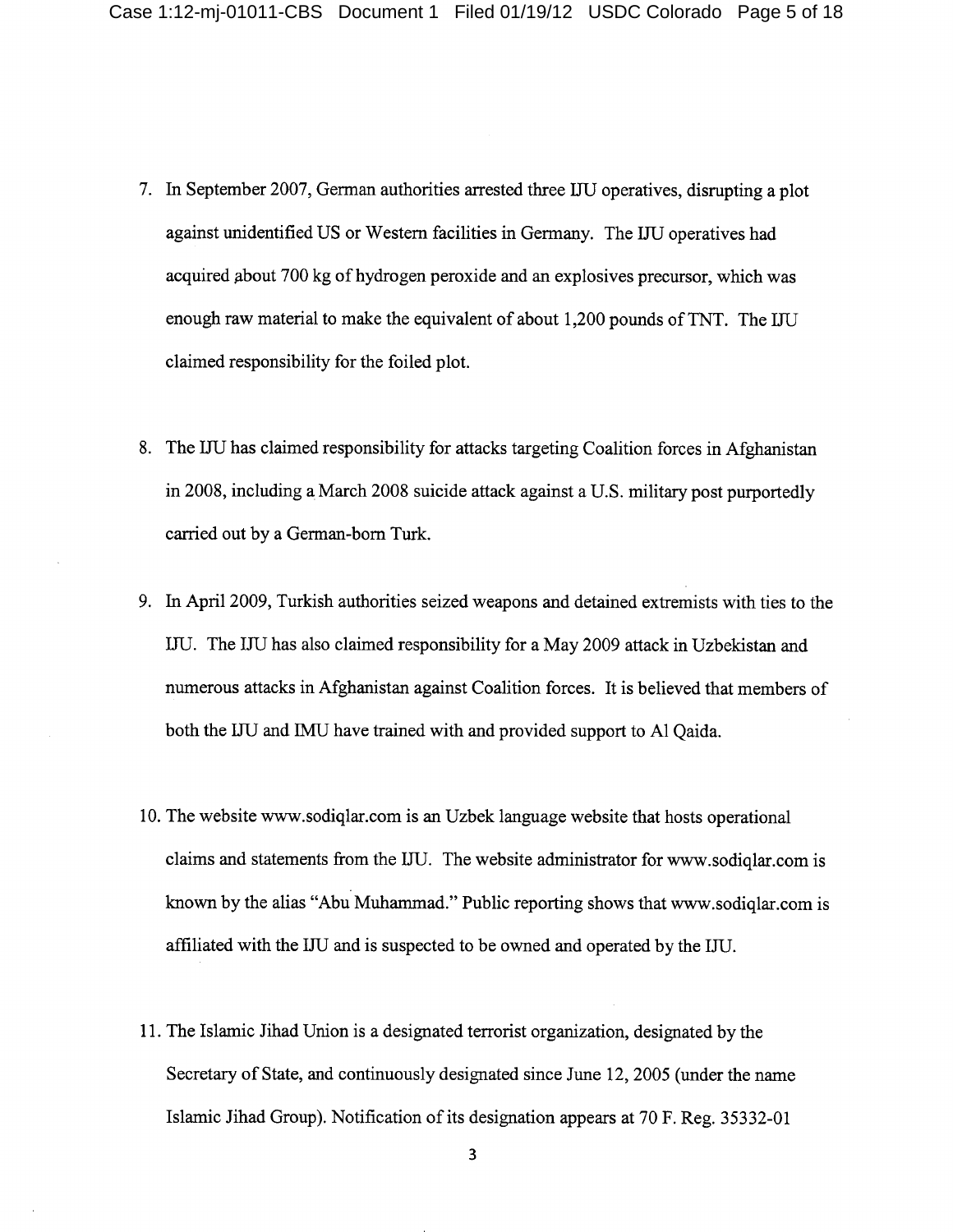(June 17, 2005), amended to include name "Islamic Jihad Union" on April 29, 2008, published in the 73 F. Reg 30443-01 (May 27, 2008).

#### **FACTS OF THE CASE**

- 12. The FBI has been investigating Jamshid MUHTOROV based on his communications with www.sodiqlar.com website administrator and Islamic Jihad Union ("IJU") facilitator "Muhammad." "Muhammad" is known as "Abu Muhammad." (Hereafter referred to as Muhammad in this "Facts of the Case" section) MUHTOROV communicated with Muhammad using at least two email addresses through the IJU-affiliated email address sodiqlar@gmail.com. MUHTOROV's two email addresses are horun30@gmail.com and mjams3476@gmail.com. Pursuant to court authorization, the FBI obtained the email communications for both of these accounts. Additionally, pursuant to court authorization, the FBI obtained communications originating from MUHTOROV's phone lines. FBI lawful search and surveillance has shown that the email address horun30@gmail.com is associated with and used by Jamshid Muhtorov. The FBI lawfully discovered that these email accounts are regularly accessed through a Sony Vaio laptop computer with a Toshiba hard drive, serial number 600YT5PKT. Additionally, through legally authorized methods, the FBI learned that the mobile phone used by MUHTOROV is an Android Blackberry with the telephone number (720) 775-8484.
- 13. On February 5, 2011, using the new email address of mjams  $3476$  (algmail.com, MUHTOROV emailed Muhammad. FBI lawful search and surveillance has shown that the email address mjams  $3476$  (a) gmail.com is associated with and used by Jamshid Muhtorov.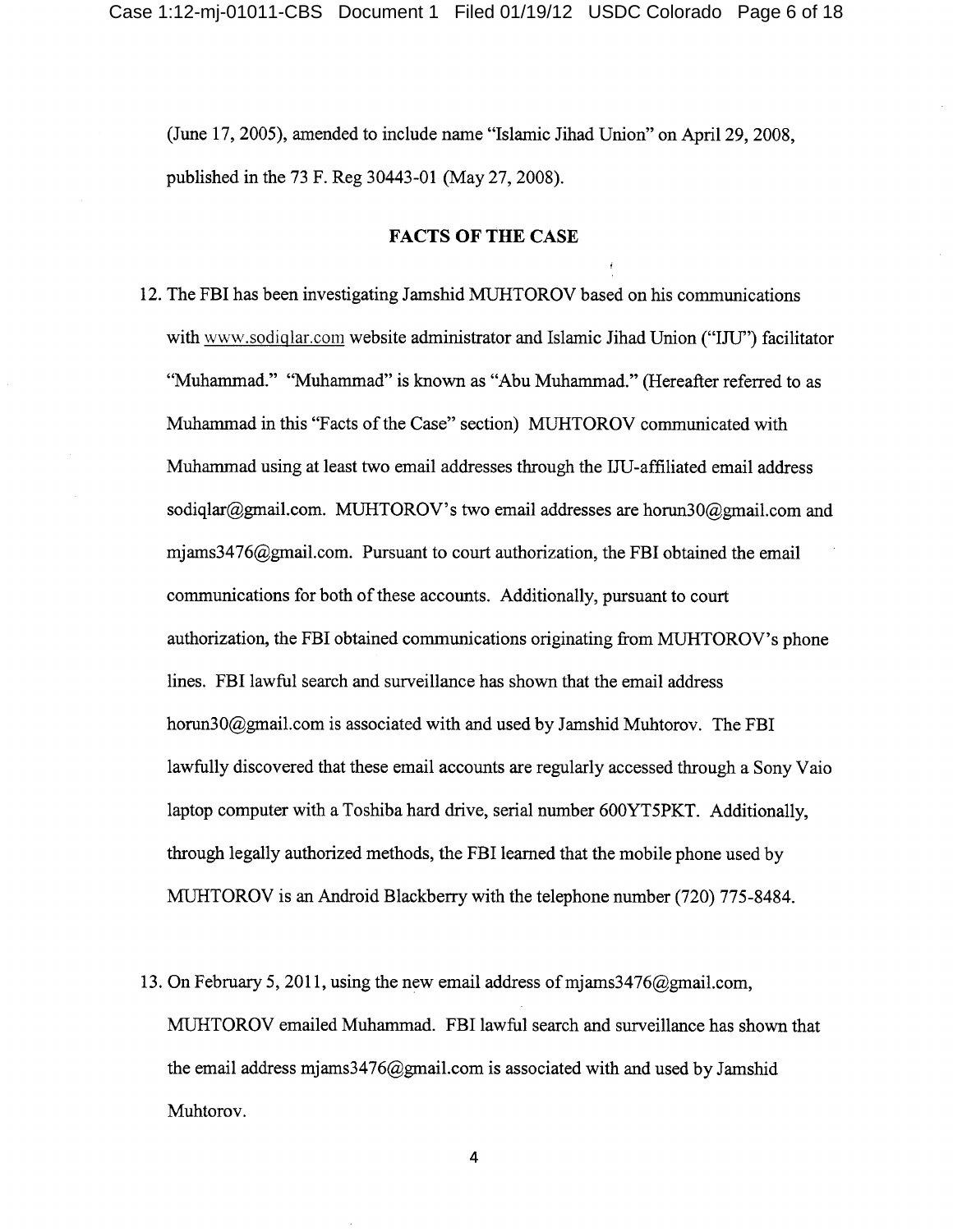- 14. On March 8, 2011, MUHTOROV received a phone call from a known associate. MUHTOROV told the associate that the "wedding house" sends greetings. MUHTOROV then read the associate parts of a message from the IJU, calling them "our" guys over there." MUHTOROV told the associate that the IJU said they need material support. MUHTOROV asked the associate if the associate remembered Juma Namangani (a founder of the IMU who was killed in 2001 in Afghanistan by a U.S. airstrike). The associate said he remembered Namangani very well. The associate then warned MUHTOROV to be careful talking about Namangani and other sensitive information while on the phone. The associate warned MUHTOROV about surveillance. Both MUHTOROV and the associate then cursed whoever might be listening in on their conversations and called upon Allah to punish those who do so.
- 15. On March 22-23, 2011, MUHTOROV updated Muhammad by email on his efforts and intentions. MUHTOROV committed himself to Bay'ah – an allegiance to the IJU. MUHTOROV told Muhammad the he [MUHTOROV] was "ready for any task, even with the risk of dying." [Muhammad later acknowledges that the Bay'ah has been passed on to the group leadership.
- 16. On April 2, 2011, MUHTOROV emailed Muhammad and explained that an associate sent money for a "wedding gift." Muhammad told MUHTOROV to wait, and promised to find out how the IJU wanted the money to be sent. MUHTOROV asked to be invited to the wedding, expressing his willingness to help with "the wedding" and to hear from the "master of ceremonies" about plans for "the wedding."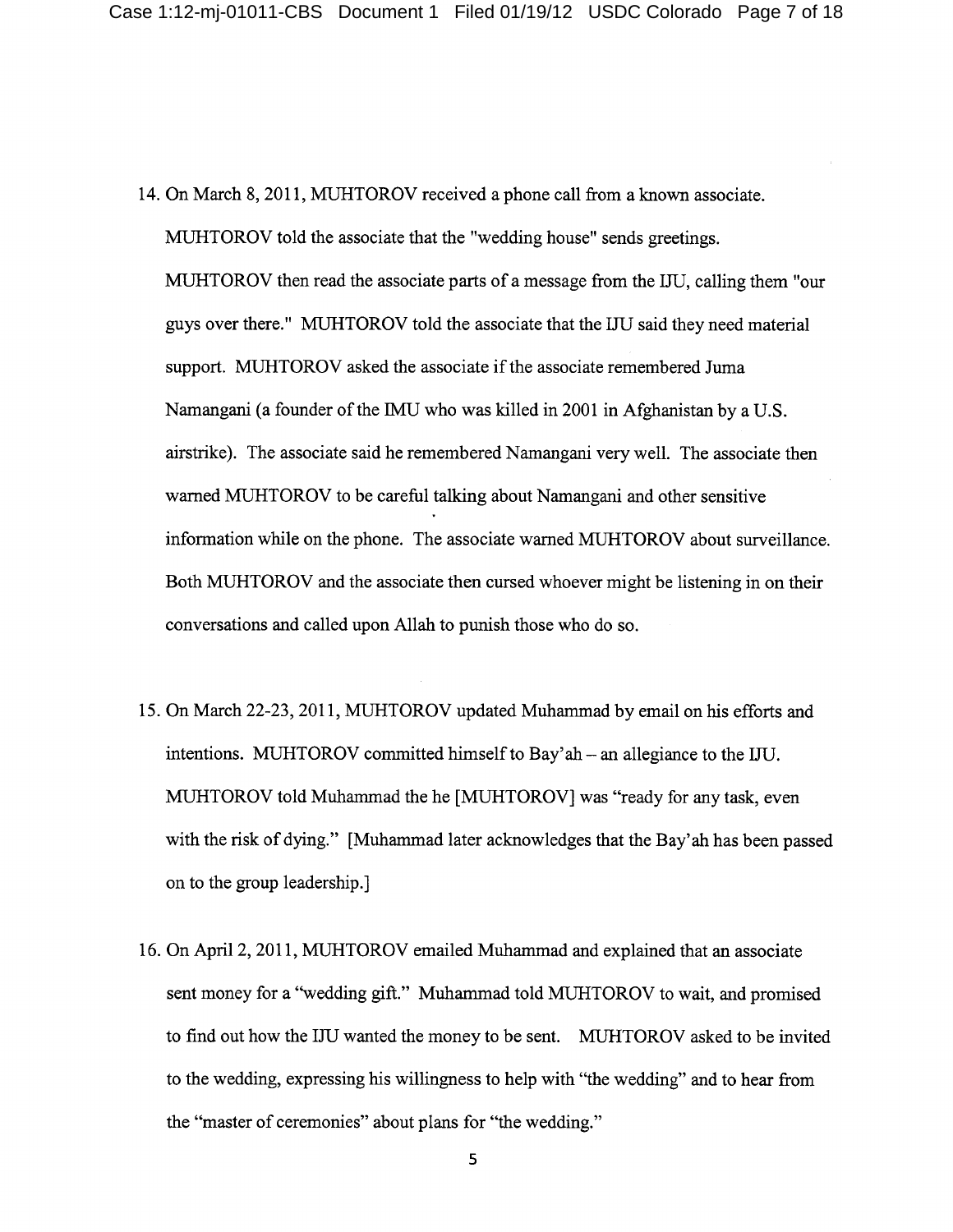- 17. Muhammad responded to MUHTOROV's email on April 4, 2011 explaining that the "master of ceremonies" was busy and unable to communicate with MUHTOROV directly. On May 4, 2011, MUHTOROV wrote Muhammad saying that he was disappointed that he was not "invited to the wedding." MUHTOROV wrote to Muhammad that even though he [MUHTOROV] was not invited to "the wedding," he [MUHTOROV] will still travel to Istanbul before the "hot season," and that he [MUHTOROV] will bring a "wedding gift."
- 18. Based upon training and experience, your affiant knows that the term "wedding" is used as code for a terrorist event or attack. Further, your affiant knows that the practice of Bay'ah is an allegiance to a particular group or person in Islamic tradition.
- 19. MUHTOROV began searching online for flights from Denver to Istanbul, Turkey on May 3, 2011. Using a number of different web sites, MUHTOROV looked at a number of one-way flights departing between June 15-17, 2011. However, he did not purchase a ticket.
- 20. During the months of June, July and August of 2011, MUHTOROV significantly increased the amount of hours he was working for the vehicle transport company, delivering vehicles to a number of far ranging locations including Vermont, Illinois, and Arizona.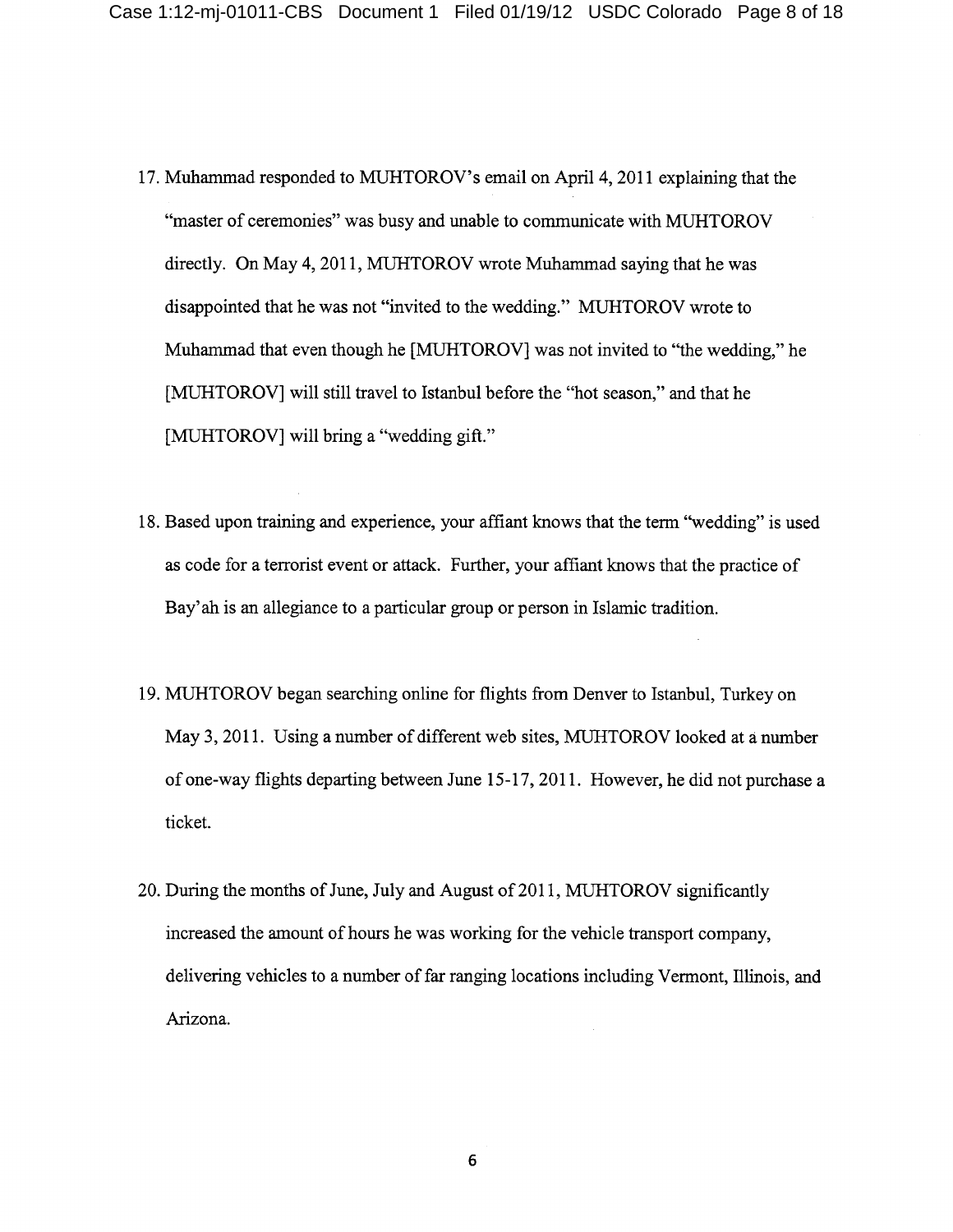- 21. On July 8, 2011, MUHTOROV told his wife Nargiza by phone that Arizona looks just like Jizzak, and that they should move there. MUHTOROV's wife laughed and said "Didn't you want to go to Turkey?"
- 22. On July 20, 2011, MUHTOROV's wife Nargiza called MUHTOROV and explained that she had tickets for her and their children to fly to Bishkek, Kyrgyzstan. She explained that the flight was on July  $25<sup>th</sup>$  at 3:20 from Denver-Chicago-Istanbul-Bishkek, and asked MUHTOROV if he would be home before they left. MUHTOROV told her that he might be home, and said "Why don't you buy one more ticket to Istanbul for me?" Nargiza told him that it was too late, they already purchased their tickets. She complained "I told you we're going to buy tickets, why didn't you tell me you want to fly out too, I would've planned accordingly." MUHTOROV insisted that it was still possible for her to get a ticket for him as well. Nargiza reminded MUHTOROV that she has no money. She also commented that MUHTOROV always changes his mind. Nargiza then searched the internet for another plane ticket on the same flight she had booked with the option to get off in Istanbul. She told MUHTOROV that there was one ticket for \$988 but it was a different flight. MUHTOROV said he will not take a different flight.
- 23. On July 22, 2011, MUHTOROV and his wife fight during a phone call. MUHTOROV tells Nargiza Muhtorov to "choose - me [MUHTOROV] or your mother." Nargiza retorts "How about you? Didn't you want to leave us for Turkey?"
- 24. In a phone conversation on July 25, 2011, MUHTOROV told his young daughter that he would never see her again; but, if she was a good Muslim girl, he will see her in heaven.

 $\overline{7}$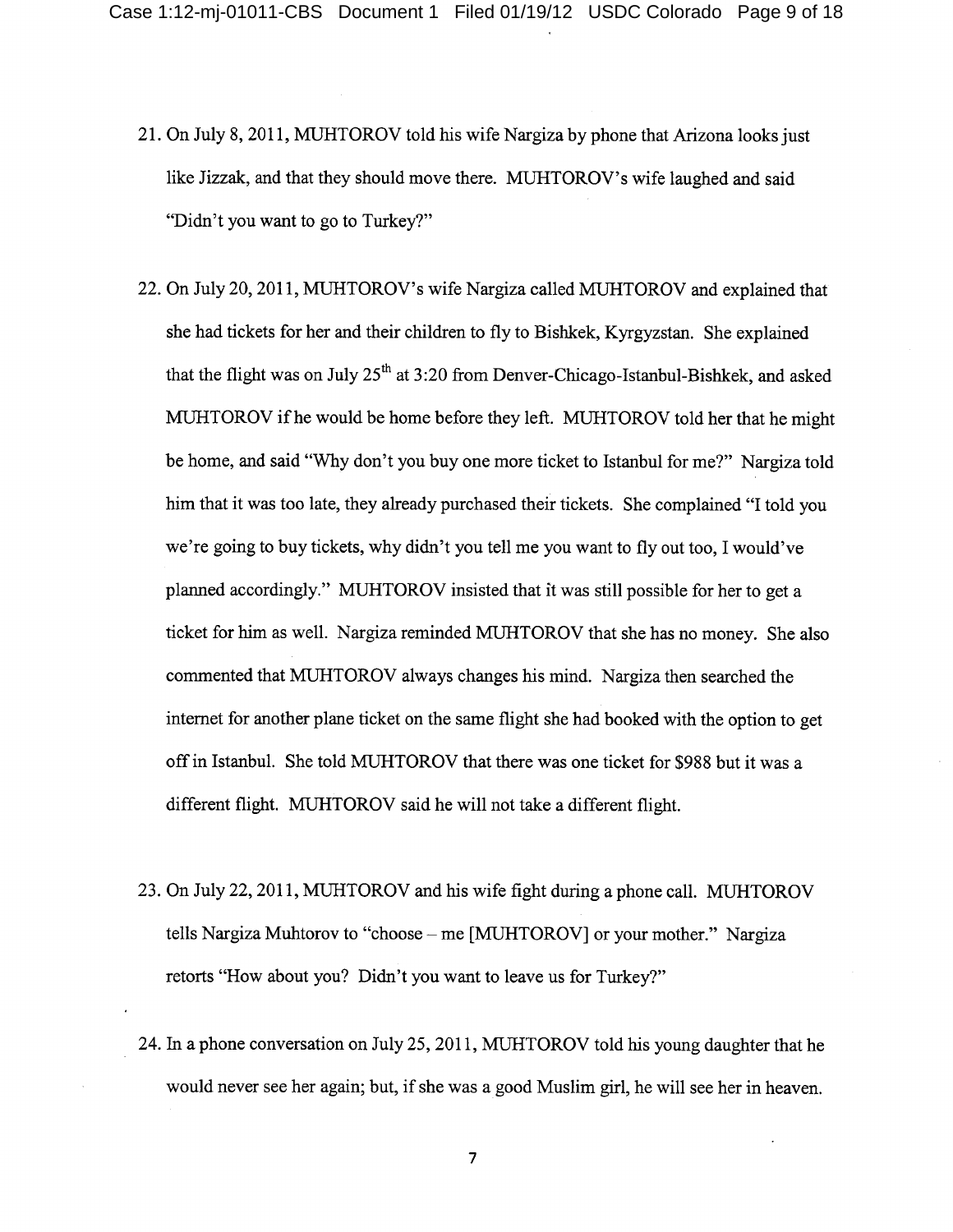- 25. On August 1, 2011, MUHTOROV told his father that he'll leave for his "studies" in September after his family returns.
- 26. MUHTOROV received an email from Muhammad on August 19, 2011 telling MUHTOROV that it was good that MUHTOROV told Muhammad about a person named "Sahwii". Muhammad asked MUHTOROV let him know if MUHTOROV had any more detailed information about "Sahwii." Muhammad also asked MUHTOROV to provide details about a person named "Talib". Muhammad told MUHTOROV that if "Talib" is bad mouthing Mujaheddin, they will have to find a way to frighten him. MUHTOROV responded by email on August 26, 2011 explaining that he hasn't seen "Talib" for a long time. MUHTOROV wrote that he scolded "Talib" really hard; and, that since then "Talib" had been keeping away. MUHTOROV also wrote that the clever answers posted on your site [sodiqlar] quieted him ["Talib"] down a lot.
- 27. On September 1, 2011 Muhammad sent MUHTOROV an email comparing "Sahviy" and "Talib" to viruses that erode the Islamic community from the inside while enemies attack from the outside. Muhammed continued, telling MUHTOROV that "to get rid of them, we need an antivirus." Muhammed explained that there "are two ways antivirus cleans" files -- fixes or quarantines the corrupted files, or wipes the viruses out completely." Muhammed wrote that they will try to fix "Sahviy" and "Talib", otherwise they will do jihad against them as prescribed by Allah. Muhammad told MUHTOROV that Allah permits jihad against hypocrites and ignorant people the same way the jihad against the infidels is being done. On September 4, 2011 MUHTOROV replied to Muhammad that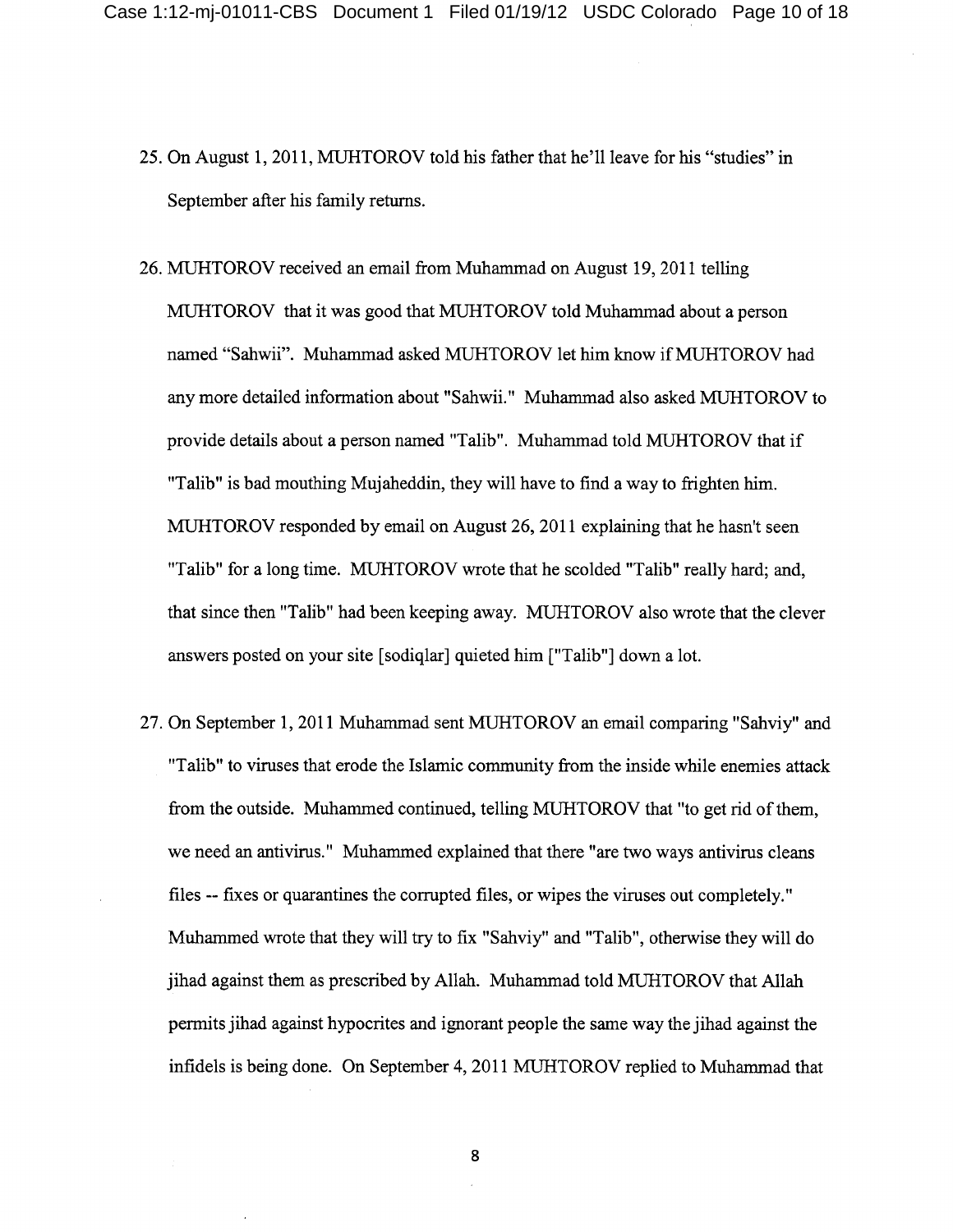"As for the antivirus, we have the most powerful antivirus -- the book of Allah and teachings of our Prophet, Peace be upon Him."

- 28. On January 3, 2012 MUHTOROV called his wife Nargiza and told her that he was leaving the United States for Islandul, Turkey on January 15, 2012. Subsequently, MUHTOROV has continued to have conversations with Nargiza planning his impending travel. On January 6, 2012 MUHTOROV asked her to find his passport and other documents necessary for travel.
- 29. On or about January 7, 2012, MUHTOROV told an associate he was leaving the United States on January 17, 2012. MUHTOROV informed the associate that his last day at the trucking job would be January 15, 2012 and that he would return home to Colorado on that day, find his passport and then return to Chicago and fly to Istanbul, Turkey on January 17, 2012.
- 30. MUHOTORV resigned from his job driving trucks on or about January 1, 2012. He provided his employer with two weeks notice, indicating his last day on the job would be January 15, 2012.
- 31. On January 3, 2012 MUHTOROV used his phone to browse the internet for flights to Istanbul, Turkey. MUHTOROV, using the web site CheapTickets.com, focused on Turkish Airlines flight 6 leaving O'Hare Airport in Chicago, Illinois on January 18, 2012.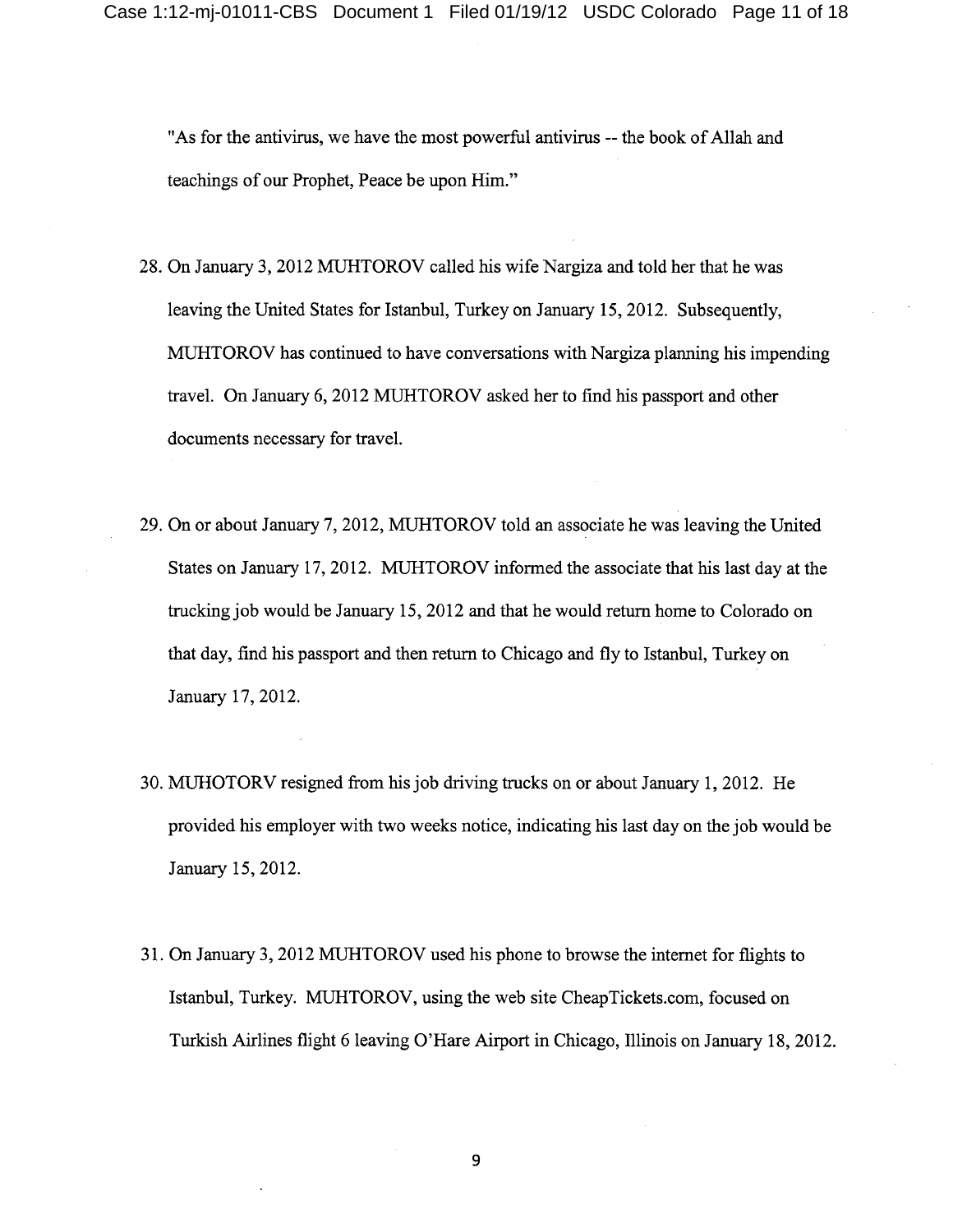32. On January 16, 2012, MUHTOROV went online and purchased a ticket through CheapTickets.com on LOT Polish Airlines from Chicago, Illinois to Istanbul, Turkey. This flight is scheduled to depart on January 21, 2012 at 5:25 pm CST. The flight connects through Warsaw, Poland via Polish Airlines flight number 2, arriving in Istanbul, Turkey on Polish Airlines flight number 135.

#### **SEARCHING COMPUTERS**

- 33. As described above and in Attachment B for the search warrants, this affidavit is in support of an application seeking permission to search and seize records, computers, and electronic storage media (including cellular phones or other personal media devices) that might be found at Jamshid MUHTOROV's residence, located at 9901 E. Evans Avenue, Apt. 9D, Denver, Colorado or within Jamshid MUHTOROV's possession. Some of these electronic records might take the form of files, documents, and other data that is usergenerated. Some of these electronic records, as explained below, might take a form that becomes meaningful only upon forensic analysis.
- 34. For example, based on knowledge, training, and experience, your affiant knows that a powered-on computer maintains volatile data. Volatile data can be defined as active information temporarily reflecting a computer's current state including registers, caches, physical and virtual memory, network connections, network shares, running processes, disks, floppy, tape and/or CD-ROM and printing activity. Collected volatile data may contain such information as opened files, connections to other computers, passwords used for encryption, the presence of anti-forensic tools, or the presence of programs loaded in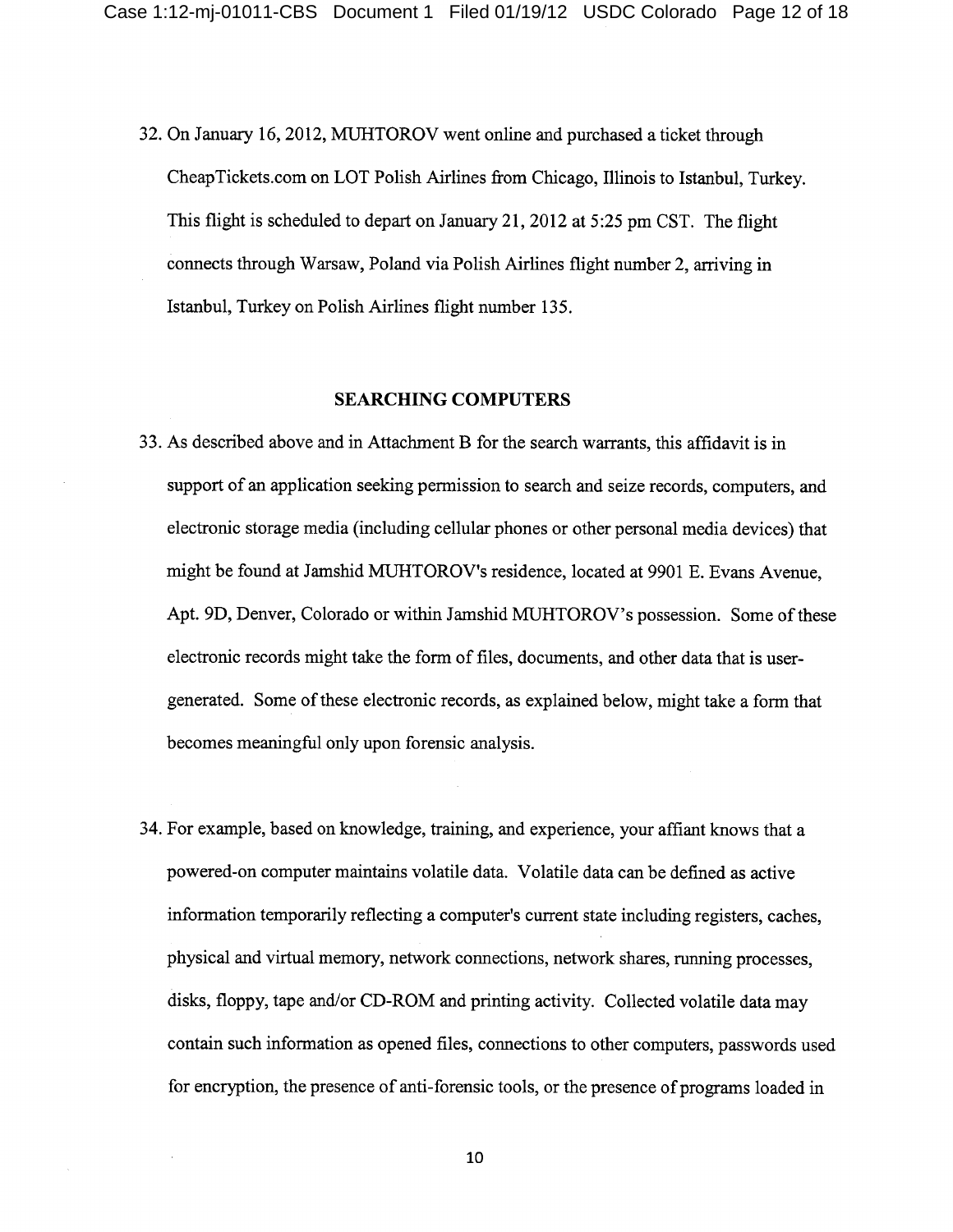memory that would otherwise go unnoticed. Volatile data and its corresponding evidentiary value is lost when a computer is powered-off and unplugged.

- 35. Based on knowledge, training, and experience, your affiant knows that computer files or remnants of such files can be recovered months or even years after they have been downloaded onto a storage medium, deleted, or viewed via the Internet. Electronic files downloaded to a storage medium can be stored for years at little or no cost. Even when files have been deleted, they can be recovered months or years later using forensic tools. This is so because when a person "deletes" a file on a computer, the data contained in the file does not actually disappear; rather, that data remains on the storage medium until it is overwritten by new data. Therefore, deleted files, or remnants of deleted files, may reside in free space or slack space-that is, in space on the storage medium that is not currently being used by an active file-for long periods of time before they are overwritten. In addition, a computer's operating system may also keep a record of deleted data in a "swap" or "recovery" file.
- 36. Also, again based on training and experience, wholly apart from user-generated files, computer storage media-in particular, computers' internal hard drives-contain electronic evidence of how a computer has been used, what it has been used for, and who has used it. This evidence can take the form of operating system configurations, artifacts from operating system or application operation, file system data structures, and virtual memory "swap" or paging files. Computer users typically do not erase or delete this evidence, because special software is typically required for that task. However, it is technically possible to delete this information. Data on the storage medium not currently associated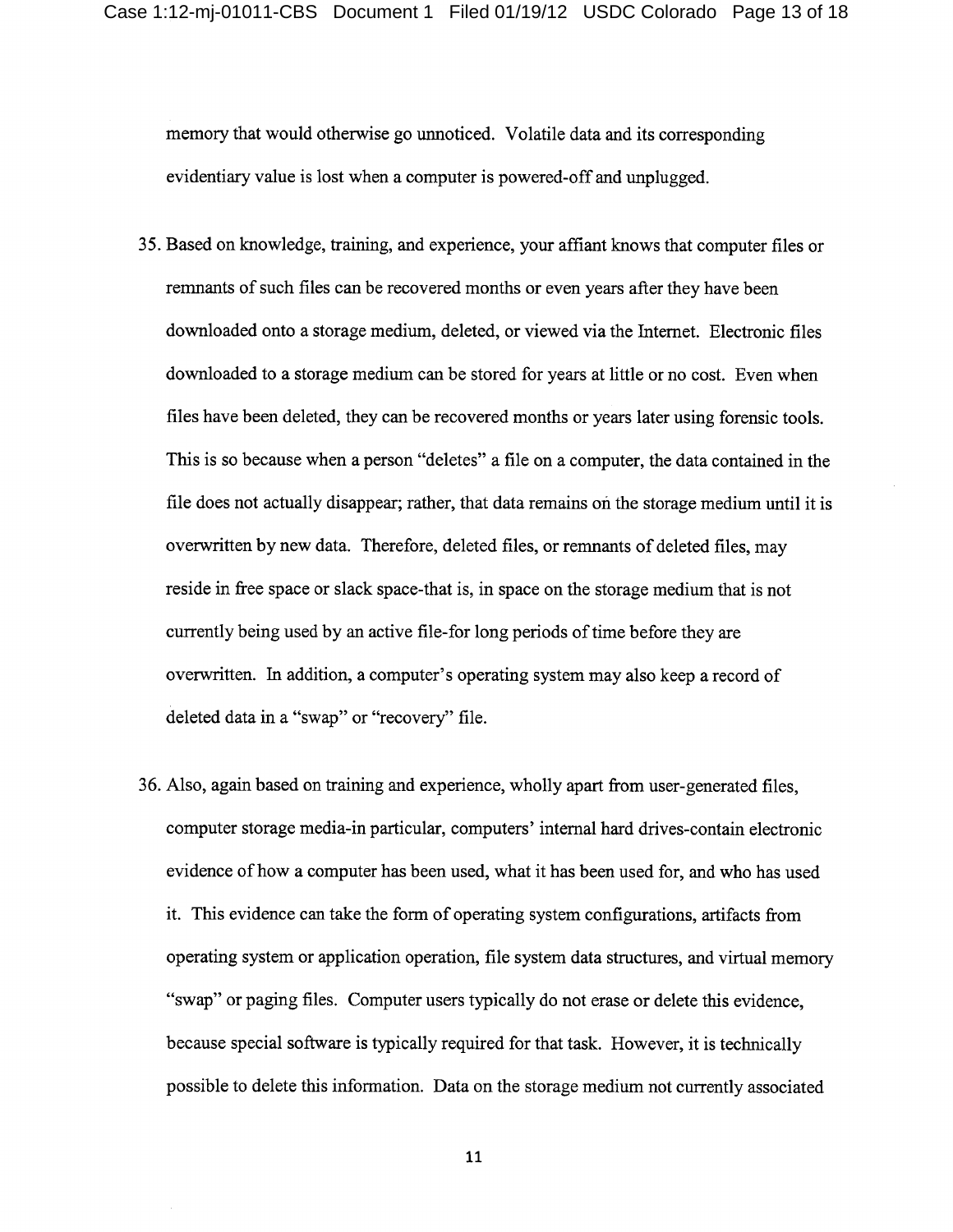with any file can provide evidence of a file that was once on the storage medium but has since been deleted or edited, or of a deleted portion of a file (such as a paragraph that has been deleted from a word processing file). Web browsers, e-mail programs, and chat programs store configuration information on the storage medium that can reveal information such as online nicknames and passwords. Operating systems can record additional information, such as the attachment of peripherals, the attachment of USB flash storage devices or other external storage media, and the times the computer was in use. Computer file systems can record information about the dates files were created and the sequence in which they were created.

- 37. As further described in Attachment B for the search warrants, this application seeks permission to locate not only computer files that might serve as direct evidence of the crimes described on the warrant, but also for evidence that establishes how computers were used, the purpose of their use, who used them, and when.
- 38. Similarly, files that have been viewed via the Internet are sometimes automatically downloaded into a temporary Internet directory or "cache." The browser often maintains a fixed amount of hard drive space devoted to these files, and the files are only overwritten as they are replaced with more recently viewed Internet pages or if a user takes steps to delete them.
- 39. "User attribution" evidence can also be found on a computer and is analogous to the search for "indicia of occupancy" while executing a search warrant at a residence. For example, registry information, configuration files, user profiles, e-mail, e-mail address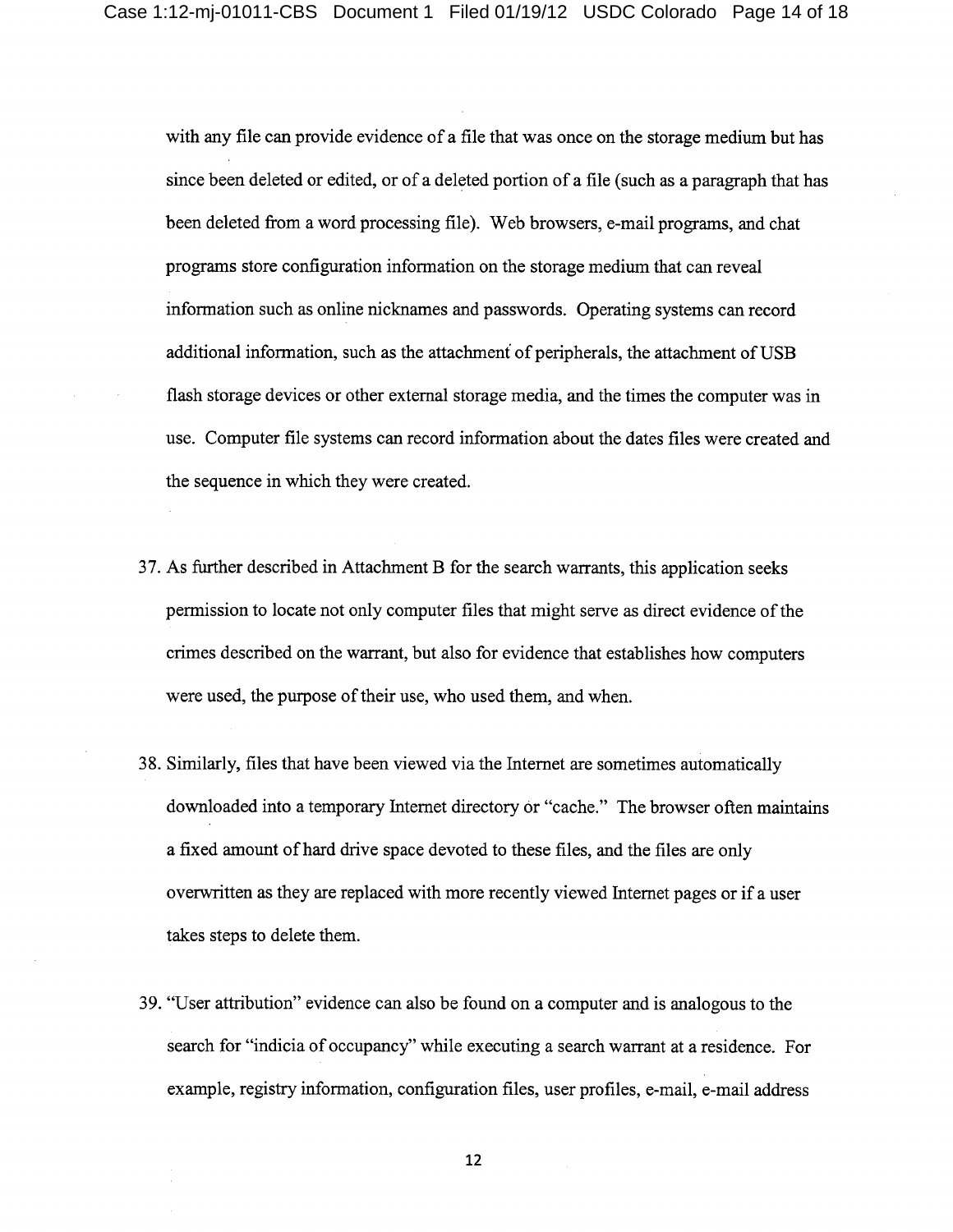books, "chat," instant messaging logs, photographs, and correspondence (and the data associated with the foregoing, such as file creation and last accessed dates) may be evidence of who used or controlled the computer or storage medium at a relevant time.

- 40. Searching computers for the evidence described in the attachment may require a range of data analysis techniques. For example, information regarding user attribution or Internet use is located in various operating system log files that are not easily located or reviewed. Or, a person engaged in criminal activity will attempt to conceal evidence of the activity by "hiding" files or giving them deceptive names. As explained above, because the warrant calls for records of how a computer has been used, what it has been used for, and who has used it, it is exceedingly likely that it will be necessary to thoroughly search storage media to obtain evidence, including evidence that is not neatly organized into files or documents. Just as a search of a premises for physical objects requires searching the entire premises for those objects that are described by a warrant, a search of this premises for the things described in this warrant will likely require a search among the data stored in storage media for the things (including electronic data) called for by this warrant. Additionally, it is possible that files have been deleted or edited, but that remnants of older versions are in unallocated space or slack space. This, too, makes it exceedingly likely that in this case it will be necessary to use more thorough techniques.
- 41. Based upon knowledge, training and experience, your affiant knows that a thorough search for information stored in storage media often requires agents to seize most or all storage media to be searched later in a controlled environment. This is often necessary to ensure the accuracy and completeness of data recorded on the storage media, and to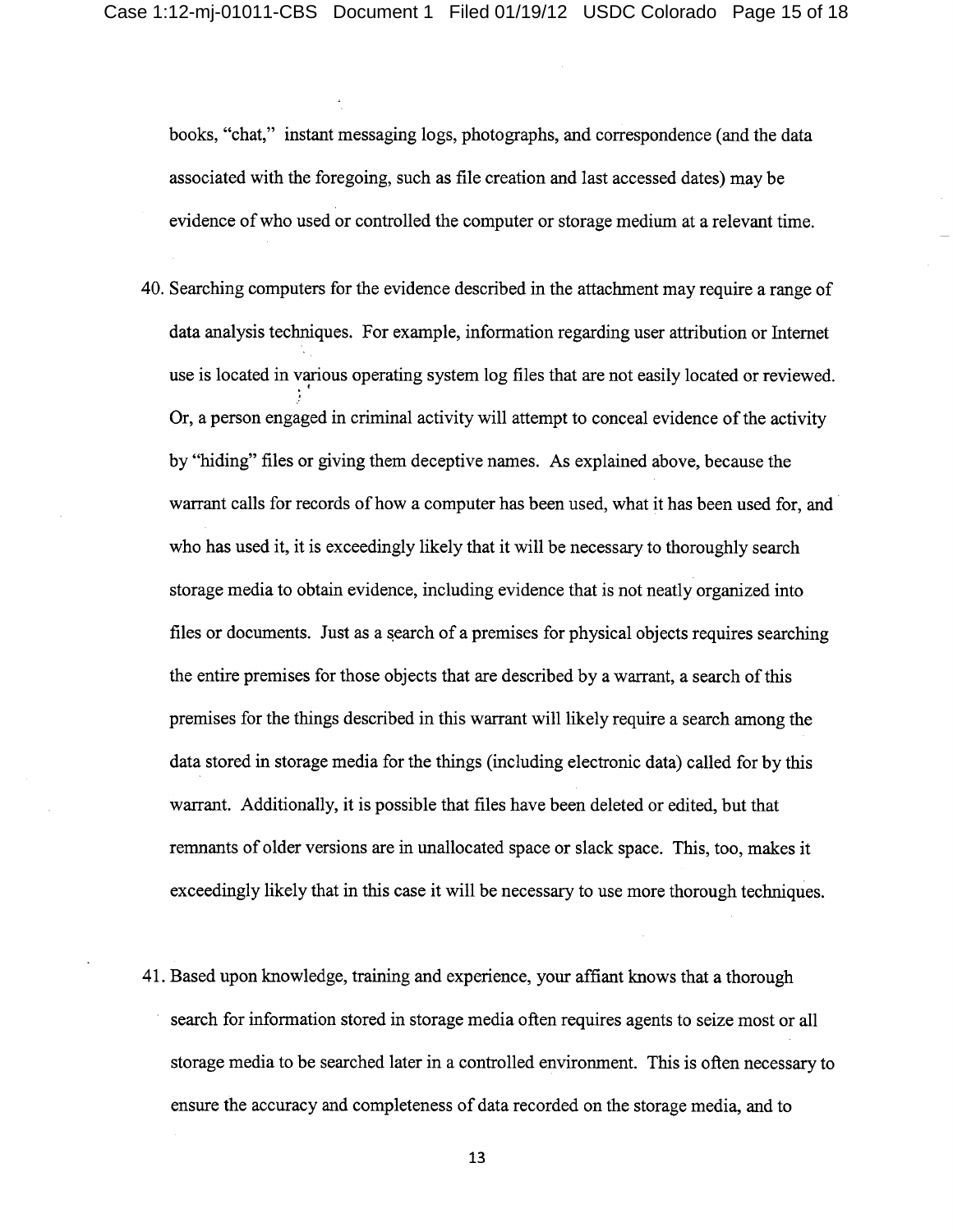prevent the loss of the data either from accidental or intentional destruction.

Additionally, to properly examine the storage media in a controlled environment, it is often necessary that some computer equipment, peripherals, instructions, and software be seized and examined in the controlled environment. This is true because of the following:

- a. The nature of evidence. As noted above, not all evidence takes the form of documents and files that can be easily viewed on site. Analyzing evidence of how a computer has been used, what it has been used for, and who has used it requires considerable time, and taking that much time on premises could be unreasonable.
- b. The volume of evidence. Storage media can store the equivalent of millions of pages of information. Additionally, a suspect may try to conceal criminal evidence; he or she might store it in random order with deceptive file names. This may require searching authorities to peruse all the stored data to determine which particular files are evidence or instrumentalities of crime. This sorting process can take weeks or months, depending on the volume of data stored, and it would be impractical and invasive to attempt this kind of data search on-site.
- c. Technical requirements. Computers can be configured in several different ways, featuring a variety of different operating systems, application software, and configurations. Therefore, searching them sometimes requires tools or knowledge that might not be present on the search site. The vast array of computer hardware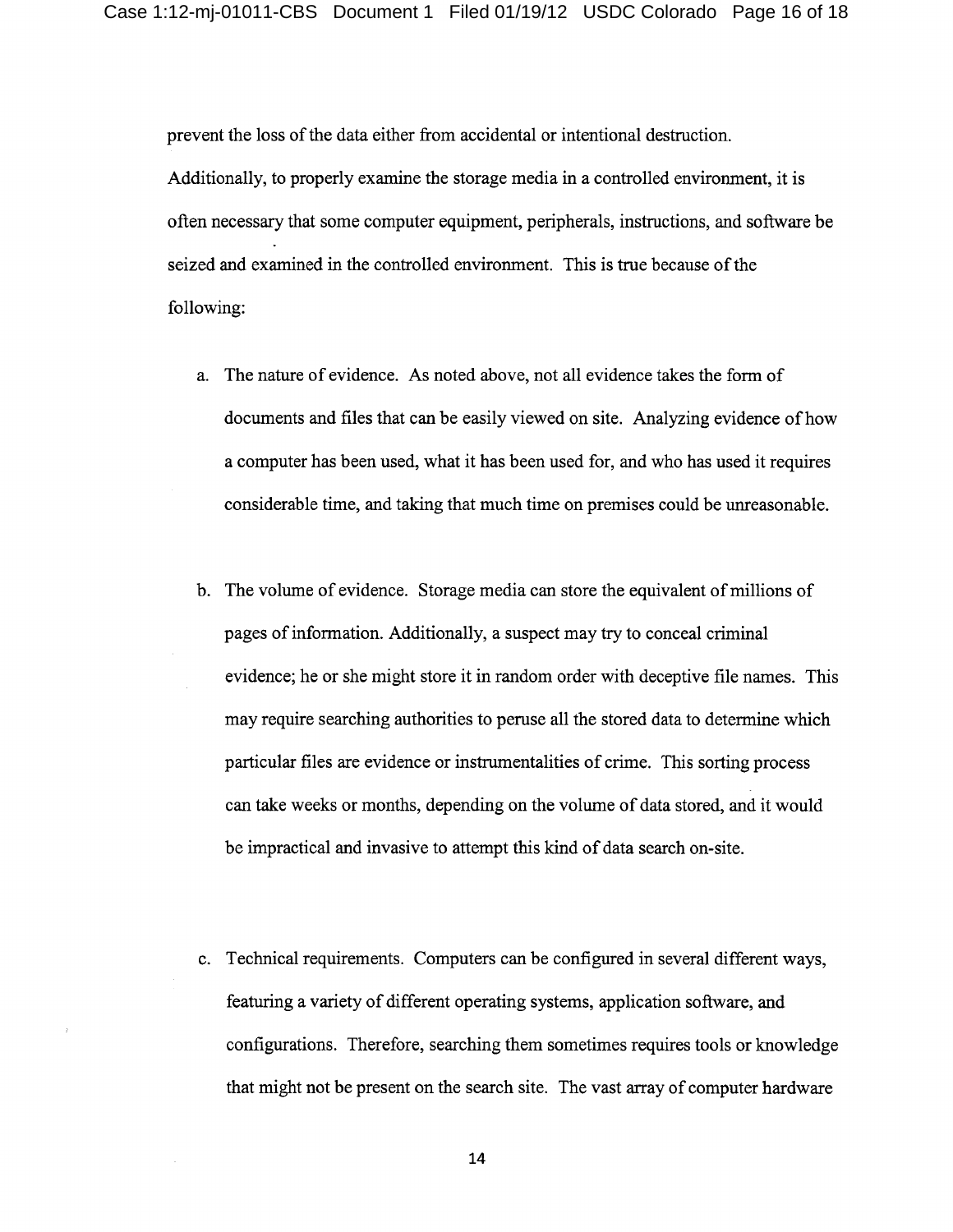and software available makes it difficult to know before a search what tools or knowledge will be required to analyze the system and its data on-site. However, taking the storage media off-site and reviewing it in a controlled environment will allow its examination with the proper tools and knowledge.

- d. Variety of forms of electronic media. Records sought under this warrant could be stored in a variety of storage media formats that may require off-site reviewing with specialized forensic tools.
- 42. Based on training and experience, your affiant further states that if evidence located on a computer as described on Attachment B for the search warrants appears to relate to criminal acts other than those outlined in this affidavit, those items will not be further examined unless and until a search warrant is applied for and issued for evidence of any such separate criminal acts.
- 43. Based upon the foregoing, your affiant believes there is probable cause to arrest MUHTOROV for Provision of Material Support to a Designated Terrorist Organization, specifically provision and attempted provision of personnel to the Islamic Jihad Union ("IJU"), in violation of Title 18, United States Code, Section 2339B. Furthermore, there is probable cause to issue search warrants: (1) for a residence located at 9901 E. Evans Avenue, Apt. 9D, Denver, Colorado; (2) for a Sony Vaio laptop computer; (3) for an Android Blackberry Cellular Phone; (4) for the horun30@gmail.com gmail account; and, (5) for the miams  $3476$  (a) gmail.com gmail account.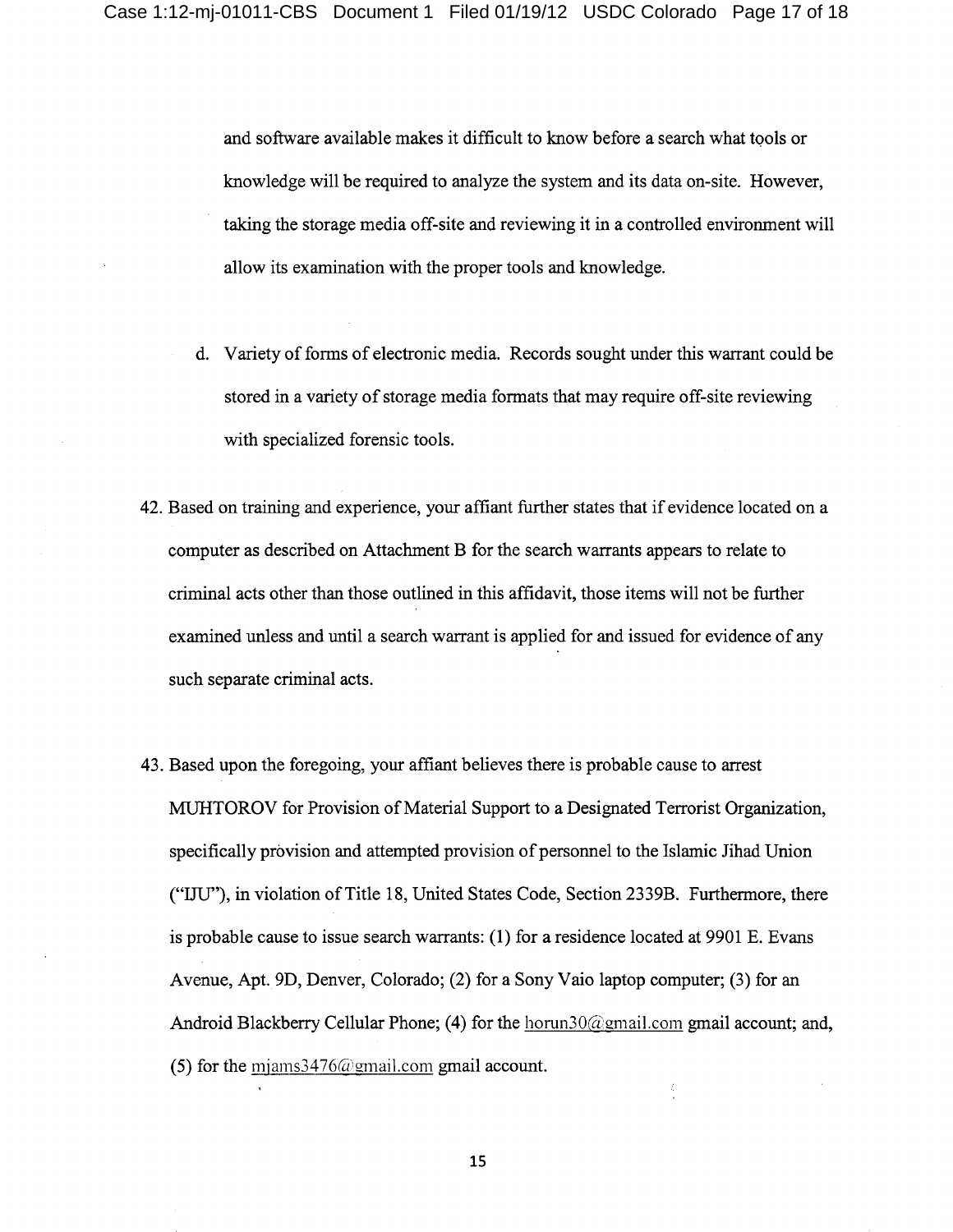I, Donald E. Hale, being duly sworn according to law, depose and say that the facts stated in the foregoing affidavit are true and correct to the best of my knowledge, information and belief.

Donald E. Hale, Special Agent

Federal Bureau of Investigation, Joint Terrorism Task Force

Sworn to and subscribed before me this lС day of 2012.

UNITED STATES MAGISTRATE JUDGE UNITED STATES DISTRICT COURT **DISTRICT OF COLORADO**